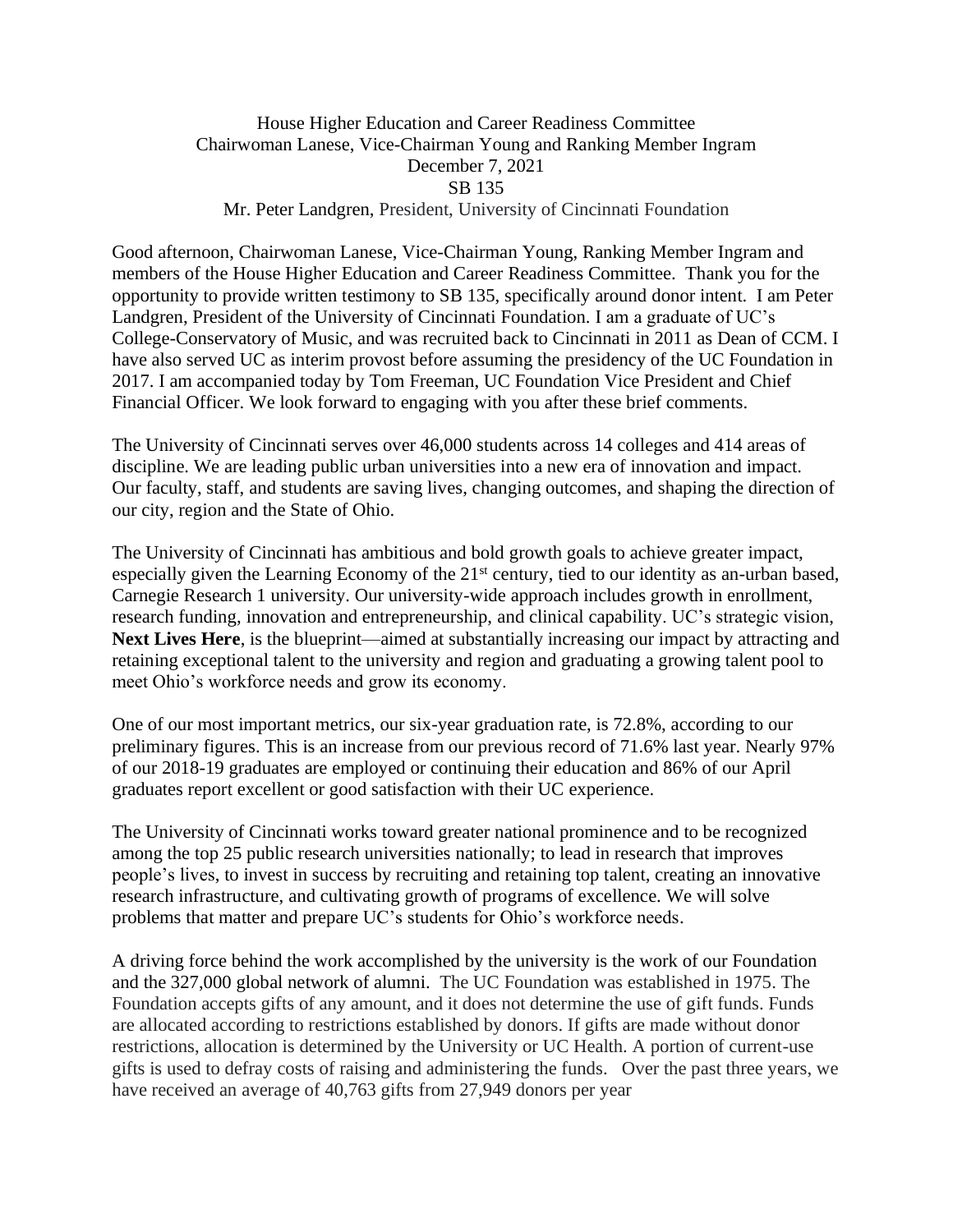Senate Bill 135 enacts a new section of the Ohio Revised Code to require that any agreement relating to the intent of a donor expressed in a gift instrument to a state institution of higher education shall also specify a person or persons authorized to oversee the agreement and gift instrument and to ensure that the institution follows the donor's intent as expressed in the gift instrument. We have several concerns over these changes.

A central element of our roles within the foundation is to develop meaningful relationships with the donors who give to the university. Our mission is to inspire a community of support through the power of philanthropy and our vision is to transform lives. Our donors are our critical partners with us to advance this mission and vision through their philanthropic investments.

We are concerned that this language will have a chilling effect on donations to our institution if other parties can redirect a gift. UC has 4,500 gifts that would be affected if this language remains in the bill. Students are the ones most likely to be directly impacted by these changes because improving student outcomes and experiences is central to the mission of the university. Our donors are committed to student success, to lowering the cost of a UC education and increasing access to that same education through scholarship donations. Over the past four years, we have secured \$103.54 million in scholarship donations, and added 179 new scholarship funds in just the past two years. This past Fall, a UC alumnus helped us create the Spencer Scholars, named for acclaimed Civil Rights Leader and UC alumnus, Marian Spencer. This fund will provide full scholarship support to forty students annually who matriculate to UC from Cincinnati Public Schools are other regional high schools.

Further, this language would be administratively cumbersome as universities are already motivated to honor to donor intent regarding the use of gifts. The need to adhere to donor intent is driven by audit compliance and the need to maintain strong relationships with donors to advance ongoing fundraising efforts. There are already guardrails in place to ensure compliance with donor intent. I see my prime role working directly with donors and serving as the UC Foundation's President to ensure that donor intent. I take this responsibility seriously. The university maintains oversight via our investment committee, comprised of experienced investment professionals, who approve the investment policy statement, oversee investment returns and recommend the endowment spending policy for approval by the UC Board of Trustees. My colleague with me here today, Tom Freeman, is on this Committee. UC's spend rate of our endowment is 4.2% down from 4.5% in FY2019 and moving down further to 4% to ensure we maximize impact and long-term sustainability. Additionally, every donor receives a report on the execution and impact on the gift.

Lastly, as federal charitable tax deductions are dependent on a donor relinquishing control over the funds, this arguably undermines the tax deductibility for gifts because it vests perpetual oversight over the use of the gift funds in the donor and his/her heirs. This aspect of the language and its impact merits further discussion and investigation.